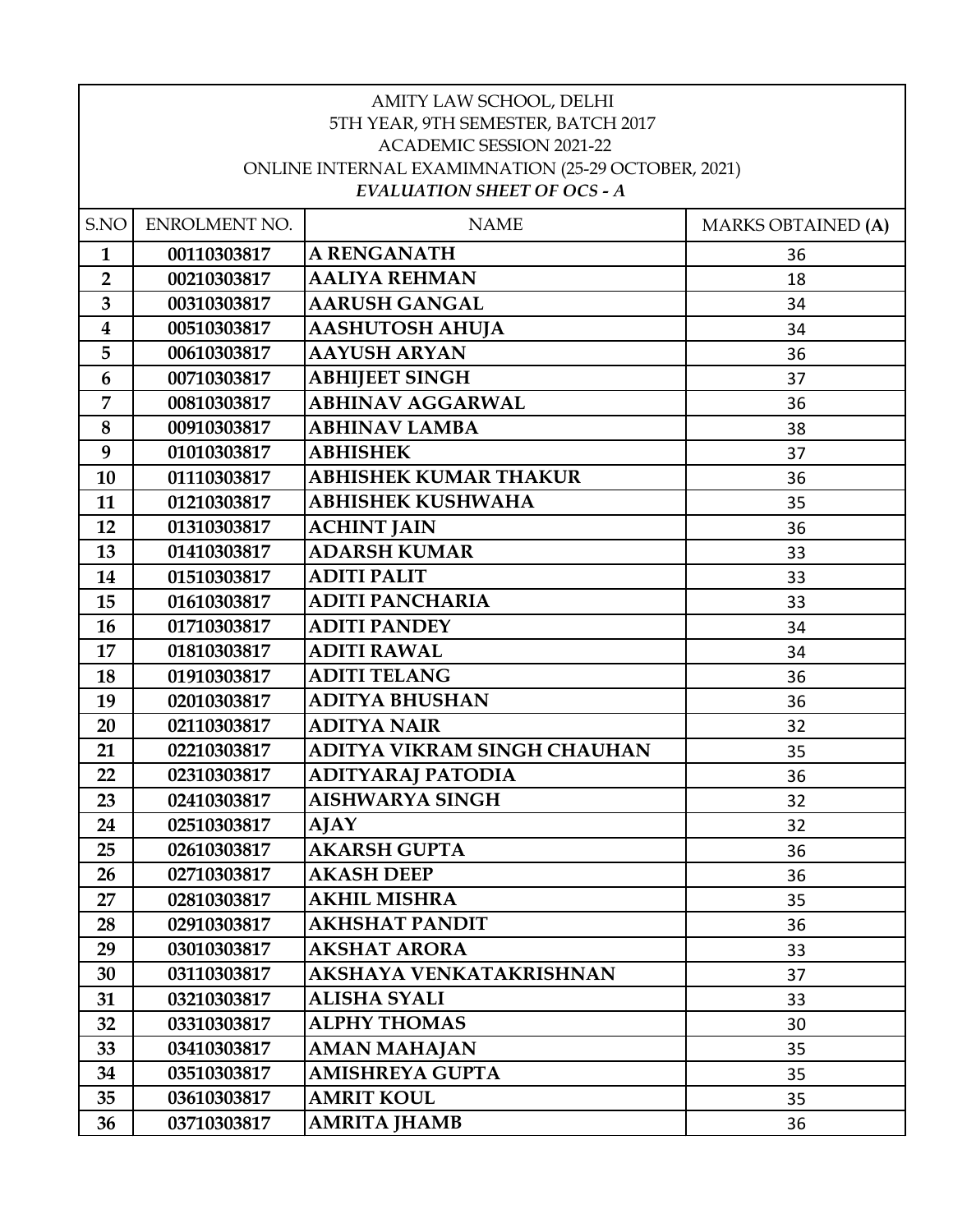| 37 | 03810303817 | <b>ANANYA GARG</b>        | 34 |
|----|-------------|---------------------------|----|
| 38 | 03910303817 | ANASUYA SARANYA RAYAPROLU | 34 |
| 39 | 04010303817 | <b>ANEESH BAJAJ</b>       | 36 |
| 40 | 04210303817 | <b>ANKIT CHAUHAN</b>      | 35 |
| 41 | 04310303817 | <b>ANKIT KUMAR SINGH</b>  | 35 |
| 42 | 04410303817 | ANSHIKA JUNEJA            | 36 |
| 43 | 04510303817 | ANSHIKA SAXENA            | 36 |
| 44 | 04610303817 | <b>ANUSHKA SHARMA</b>     | 36 |
| 45 | 04810303817 | <b>APARNA GUPTA</b>       | 34 |
| 46 | 04910303817 | <b>ARNAV GULATI</b>       | 36 |
| 47 | 35110303817 | <b>ADRIJA RAI</b>         | 35 |
| 48 | 35210303817 | <b>AGRIM JAIN</b>         | 36 |
| 49 | 35310303817 | <b>ANJALI TRIPATHI</b>    | 34 |
| 50 | 35410303817 | <b>ANOUSHKA AMAR</b>      | 34 |
| 51 | 35510303817 | <b>ANSHIKA GOEL</b>       | 35 |
| 52 | 35610303817 | ANWESHA KEDIA             | 35 |
| 53 | 40110303817 | <b>SABEEL HOBAIRA</b>     | 34 |
| 54 | 40210303817 | <b>MUSKAN GARG</b>        | 32 |
| 55 | 40310303817 | <b>TUSHAR KHANDELWAL</b>  | 35 |
| 56 | 40410303817 | <b>ARPIT KOTHARI</b>      | 36 |
| 57 | 50110303817 | <b>ABHISHEK TANEJA</b>    | 36 |
| 58 | 01710303816 | <b>AKSHAY DUBEY</b>       | 33 |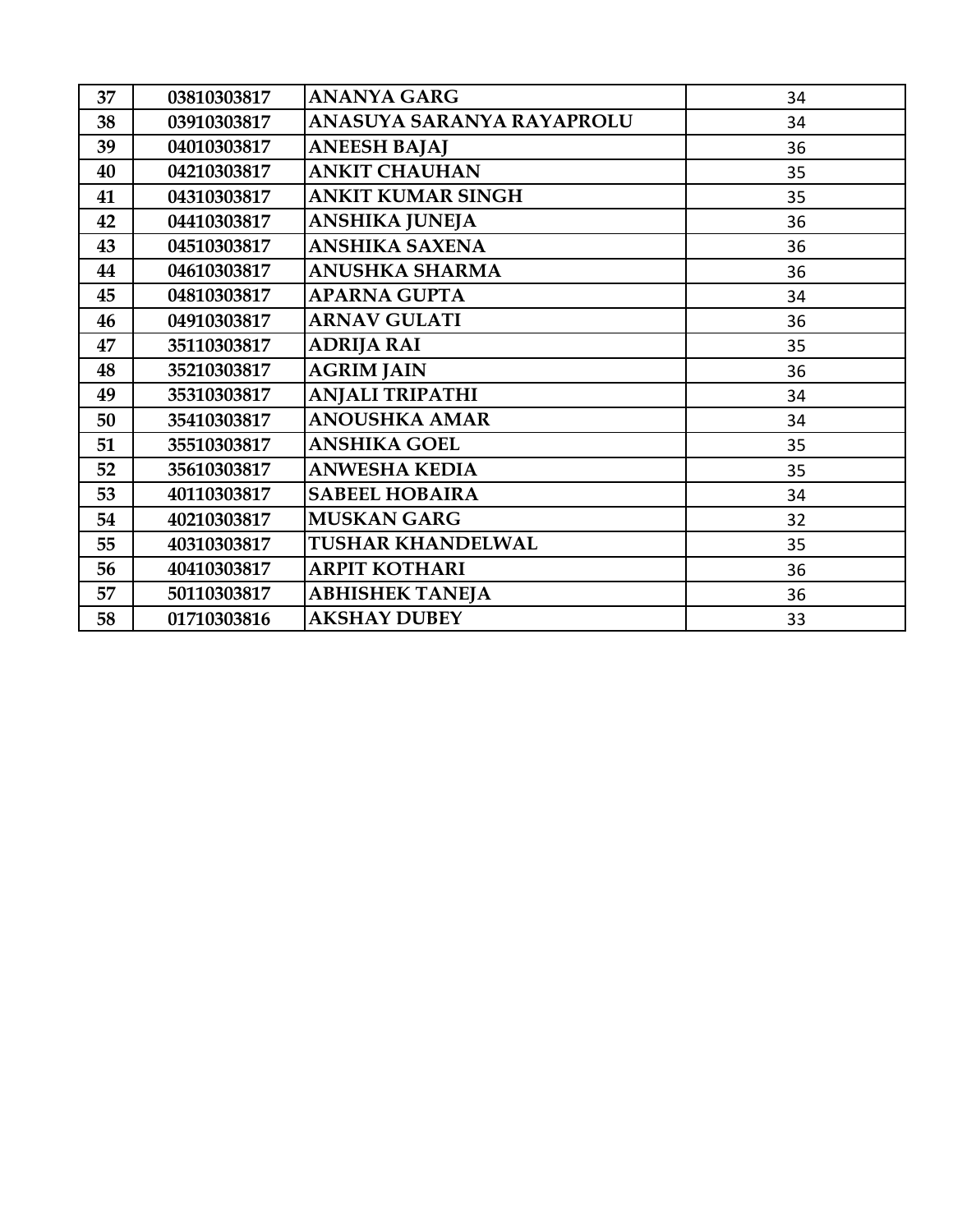| AMITY LAW SCHOOL, DELHI<br>5TH YEAR, 9TH SEMESTER, BATCH 2017<br><b>ACADEMIC SESSION 2021-22</b><br>ONLINE INTERNAL EXAMIMNATION (25-29 OCTOBER, 2021)<br><b>EVALUATION SHEET OF OCS - B</b> |               |                              |                           |
|----------------------------------------------------------------------------------------------------------------------------------------------------------------------------------------------|---------------|------------------------------|---------------------------|
| S.NO                                                                                                                                                                                         | ENROLMENT NO. | <b>NAME</b>                  | <b>MARKS OBTAINED (A)</b> |
| $\mathbf{1}$                                                                                                                                                                                 | 05010303817   | <b>ARPITA PANDEY</b>         | 31                        |
| $\overline{2}$                                                                                                                                                                               | 05110303817   | <b>ARUSHI SHARMA</b>         | 34                        |
| 3                                                                                                                                                                                            | 05210303817   | <b>ASMITA KANDARI</b>        | 31                        |
| $\overline{\mathbf{4}}$                                                                                                                                                                      | 05310303817   | <b>ATHIRA PRAKASH</b>        | 33                        |
| 5                                                                                                                                                                                            | 05510303817   | AYESHA PRIYADARSHINI MOHANTY | 30                        |
| 6                                                                                                                                                                                            | 05610303817   | <b>AYUSHI MISHRA</b>         | 32                        |
| $\overline{7}$                                                                                                                                                                               | 05810303817   | <b>BHOOMIKA AGARWAL</b>      | 31                        |
| 8                                                                                                                                                                                            | 05910303817   | <b>BHOOMIKA SHARMA</b>       | 30                        |
| 9                                                                                                                                                                                            | 06010303817   | <b>CHAITANYA MALHOTRA</b>    | 33                        |
| 10                                                                                                                                                                                           | 06110303817   | <b>CHANDRIKA DUTTA</b>       | 32                        |
| 11                                                                                                                                                                                           | 06210303817   | <b>CHITRAL SHARMA</b>        | 33                        |
| 12                                                                                                                                                                                           | 06310303817   | <b>DAKSH MEHTA</b>           | 33                        |
| 13                                                                                                                                                                                           | 06410303817   | <b>DARSH BANSAL</b>          | 29                        |
| 14                                                                                                                                                                                           | 06510303817   | <b>DEVANSHI SHARMA</b>       | 32                        |
| 15                                                                                                                                                                                           | 06610303817   | <b>DEVYANI SINGH</b>         | 32                        |
| 16                                                                                                                                                                                           | 06710303817   | <b>DHANANJAI DHOKALIA</b>    | 32                        |
| 17                                                                                                                                                                                           | 06810303817   | <b>DHRUV BHARDWAJ</b>        | 30                        |
| 18                                                                                                                                                                                           | 06910303817   | <b>DHRUVE JHATTA</b>         | 34                        |
| 19                                                                                                                                                                                           | 07010303817   | <b>DIVYANSHI CHOUDHARY</b>   | 31                        |
| 20                                                                                                                                                                                           | 07110303817   | <b>DRISHTI PUNYANI</b>       | 36                        |
| 21                                                                                                                                                                                           | 07210303817   | <b>ELEEN GARG</b>            | 33                        |
| 22                                                                                                                                                                                           | 07310303817   | <b>ESHITA SHARMA</b>         | 34                        |
| 23                                                                                                                                                                                           | 07410303817   | <b>GARV HARI SINGH</b>       | 35                        |
| 24                                                                                                                                                                                           | 07510303817   | <b>GAURAV SINDHWANI</b>      | 34                        |
| 25                                                                                                                                                                                           | 07610303817   | <b>GOURAV KUMAR</b>          | 33                        |
| 26                                                                                                                                                                                           | 07710303817   | <b>GUNJAN MEHTA</b>          | 32                        |
| 27                                                                                                                                                                                           | 07810303817   | <b>HARMAN SINGH</b>          | 33                        |
| 28                                                                                                                                                                                           | 07910303817   | <b>HARNEK KAUR</b>           | 33                        |
| 29                                                                                                                                                                                           | 08010303817   | <b>HARPAL SINGH</b>          | 33                        |
| 30                                                                                                                                                                                           | 08110303817   | <b>HARSH KHABAR</b>          | 33                        |
| 31                                                                                                                                                                                           | 08210303817   | <b>HARSHITA MALIK</b>        | 34                        |
| 32                                                                                                                                                                                           | 08310303817   | <b>HIMANSHU THAKUR</b>       | 30                        |
| 33                                                                                                                                                                                           | 08510303817   | <b>ISHAN ROY CHOWDHURY</b>   | 31                        |
| 34                                                                                                                                                                                           | 08610303817   | <b>ISHITA MEHTA</b>          | 26                        |
| 35                                                                                                                                                                                           | 08710303817   | <b>ISHITA SAGAR</b>          | 31                        |
| 36                                                                                                                                                                                           | 08810303817   | <b>JAI DOGRA</b>             | 34                        |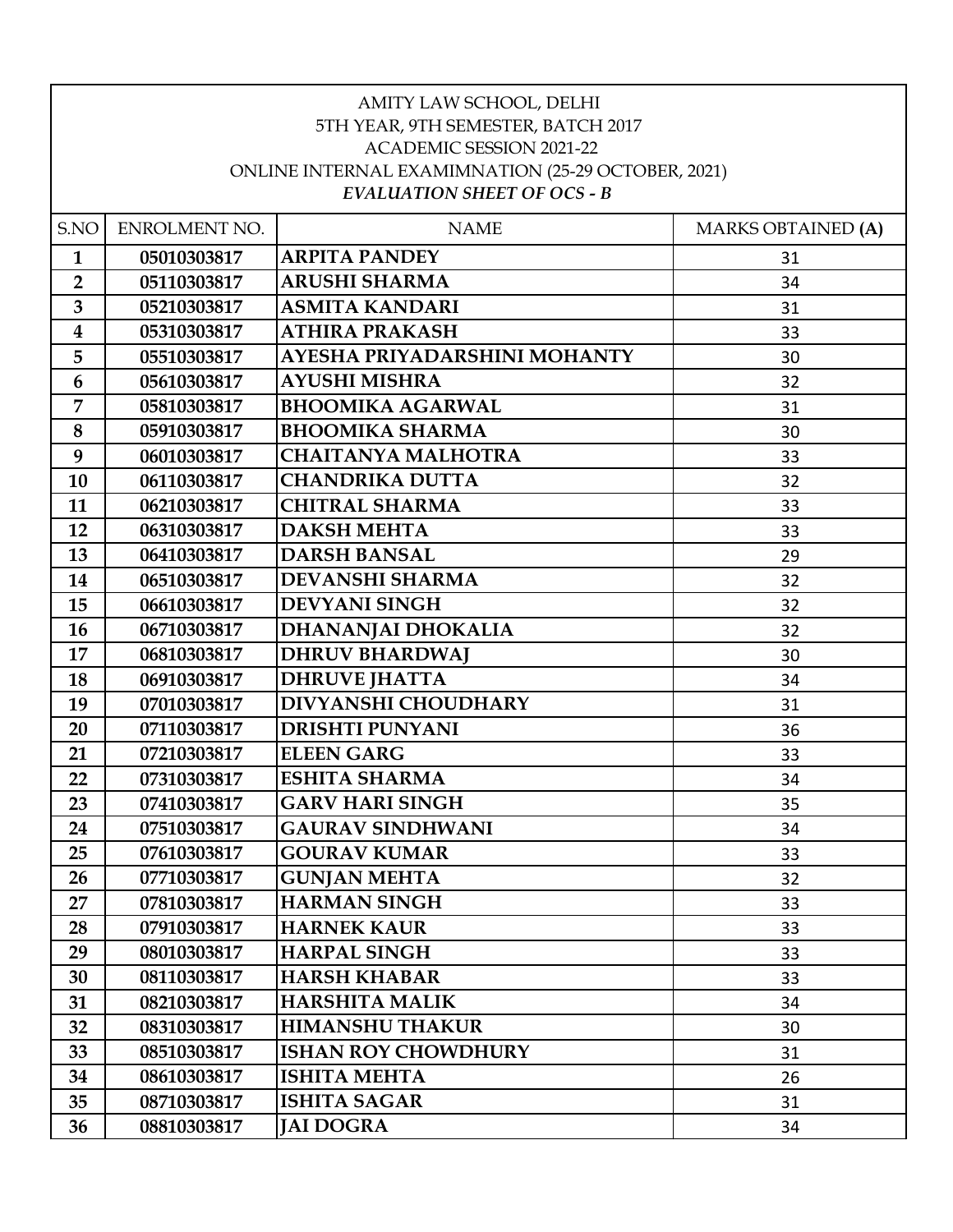| 37 | 08910303817 | <b>JAIVISH HARJAI</b>      | 34 |
|----|-------------|----------------------------|----|
| 38 | 09010303817 | <b>JASKIRAT SINGH BAWA</b> | 34 |
| 39 | 09110303817 | <b>JAYANT CHOPRA</b>       | 32 |
| 40 | 09210303817 | <b>JAYANT GARG</b>         | 31 |
| 41 | 09310303817 | <b>JHALAK SRIVASTAV</b>    | 32 |
| 42 | 09410303817 | <b>KANISHA SHARMA</b>      | 33 |
| 43 | 09510303817 | <b>KANISHAK BUNDERWAL</b>  | 33 |
| 44 | 09610303817 | KANUPRIYA AGARWAL          | 34 |
| 45 | 09710303817 | <b>KASHISH DAYAL</b>       | 33 |
| 46 | 09810303817 | <b>KHYATI TULI</b>         | 33 |
| 47 | 09910303817 | <b>KUNAL GUPTA</b>         | 29 |
| 48 | 35710303817 | <b>BHAKTI ARORA</b>        | 34 |
| 49 | 35810303817 | <b>BHUMIKA GUPTA</b>       | 35 |
| 50 | 35910303817 | <b>DHRUV MALIK</b>         | 29 |
| 51 | 36010303817 | <b>HIMANI AHUJA</b>        | 35 |
| 52 | 36110303817 | <b>JAHNAVI MEHTA</b>       | 32 |
| 53 | 36210303817 | <b>KUNAL AGGARWAL</b>      | 31 |
| 54 | 40510303817 | <b>ASHUTOSH UTSAV</b>      | 32 |
| 55 | 40610303817 | <b>VARUNENDRA PANDEY</b>   | 30 |
| 56 | 40710303817 | <b>SONJUHI KAUL</b>        | 31 |
| 57 | 40810303817 | <b>HIMALAYA SINGH</b>      | 32 |
| 58 | 50210303817 | <b>ANKIT VASHISHT</b>      | 33 |
| 59 | 05910303816 | <b>DEEPANSH KATARIA</b>    | 34 |
| 60 | 06810303816 | <b>DIMPLE AGGARWAL</b>     | 34 |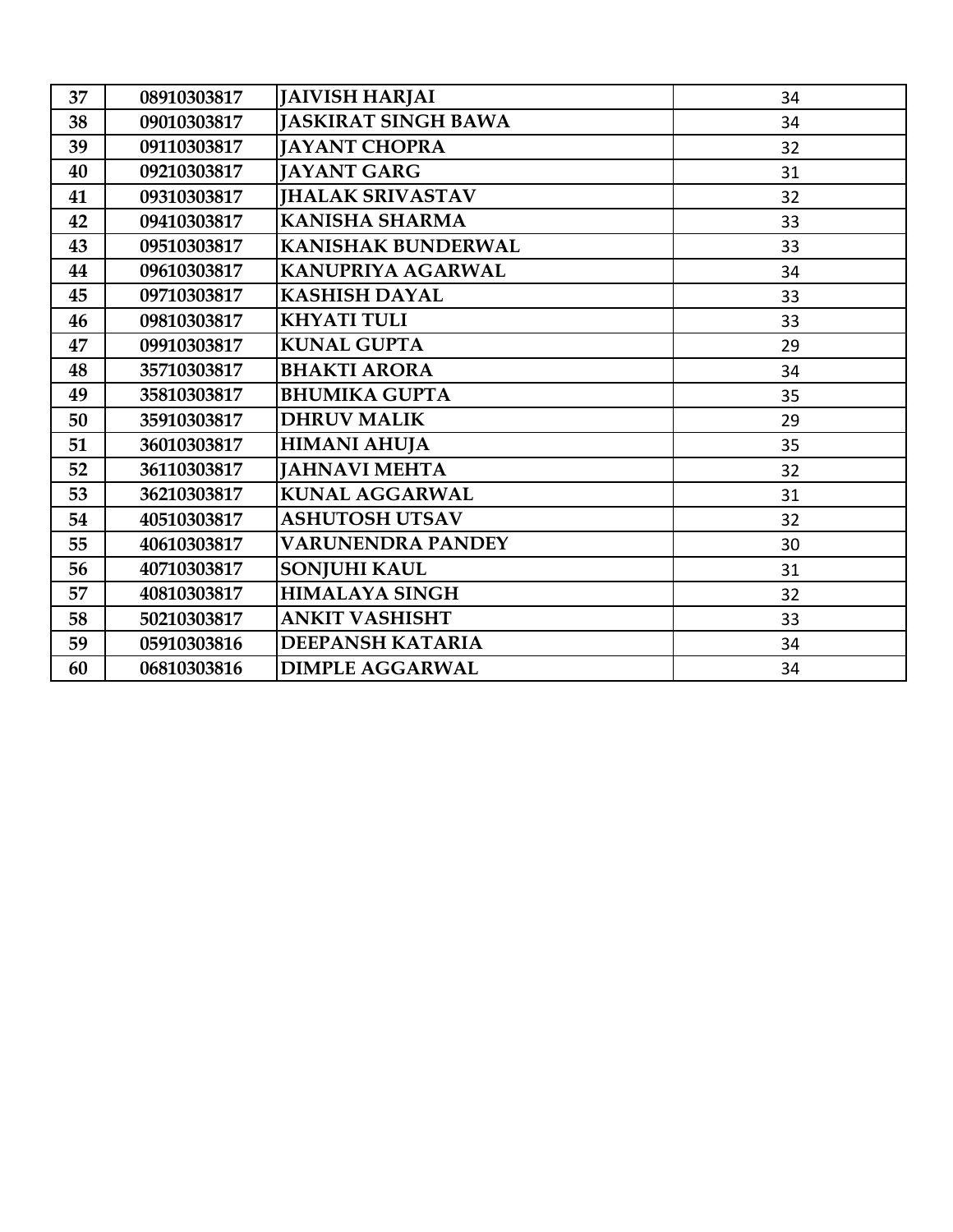| AMITY LAW SCHOOL, DELHI            |                                                                                          |                           |                           |  |  |
|------------------------------------|------------------------------------------------------------------------------------------|---------------------------|---------------------------|--|--|
| 5TH YEAR, 9TH SEMESTER, BATCH 2017 |                                                                                          |                           |                           |  |  |
| <b>ACADEMIC SESSION 2021-22</b>    |                                                                                          |                           |                           |  |  |
|                                    | ONLINE INTERNAL EXAMIMNATION (25-29 OCTOBER, 2021)<br><b>EVALUATION SHEET OF OCS - D</b> |                           |                           |  |  |
|                                    |                                                                                          |                           |                           |  |  |
| S.NO                               | ENROLMENT NO.                                                                            | <b>NAME</b>               | <b>MARKS OBTAINED (A)</b> |  |  |
| $\mathbf{1}$                       | 14810303817                                                                              | <b>RAGINI BAJAJ</b>       | 31                        |  |  |
| $\overline{2}$                     | 15010303817                                                                              | <b>RAHUL GULIA</b>        | 27                        |  |  |
| $\overline{\mathbf{3}}$            | 15110303817                                                                              | RAJEEV RANJAN JHA         | 27                        |  |  |
| $\boldsymbol{4}$                   | 15210303817                                                                              | <b>RAJESH SHARMA</b>      | 33                        |  |  |
| 5                                  | 15310303817                                                                              | RAJESHWARI SHANKAR        | 35                        |  |  |
| 6                                  | 15410303817                                                                              | <b>RAMAN AGGARWAL</b>     | 33                        |  |  |
| 7                                  | 15510303817                                                                              | <b>RAMANDEEP YADAV</b>    | 34                        |  |  |
| 8                                  | 15610303817                                                                              | <b>RAMAYNI SOOD</b>       | 36                        |  |  |
| 9                                  | 15710303817                                                                              | <b>RAMNEEK KAUR</b>       | 33                        |  |  |
| 10                                 | 15810303817                                                                              | <b>RAMYA SONI</b>         | 35                        |  |  |
| 11                                 | 15910303817                                                                              | <b>RANITA</b>             | 36                        |  |  |
| 12                                 | 16010303817                                                                              | <b>RAVI PRAKASH SINGH</b> | 31                        |  |  |
| 13                                 | 16110303817                                                                              | <b>RIA KATIYAR</b>        | 33                        |  |  |
| 14                                 | 16210303817                                                                              | <b>RICHA SARASWAT</b>     | 36                        |  |  |
| 15                                 | 16310303817                                                                              | <b>RIDDHI JAIN</b>        | 33                        |  |  |
| 16                                 | 16410303817                                                                              | <b>RISHABH KUSHWAH</b>    | 36                        |  |  |
| 17                                 | 16510303817                                                                              | <b>RISHU BHARDWAJ</b>     | 35                        |  |  |
| 18                                 | 16610303817                                                                              | <b>RITHIK RATHORE</b>     | 33                        |  |  |
| 19                                 | 16710303817                                                                              | <b>RITHIK SALUJA</b>      | 35                        |  |  |
| 20                                 | 16810303817                                                                              | <b>RITICA DAGA</b>        | 35                        |  |  |
| 21                                 | 16910303817                                                                              | <b>RITIKA PRASAD</b>      | 36                        |  |  |
| 22                                 | 17010303817                                                                              | <b>ROHIT ARYA</b>         | 34                        |  |  |
| 23                                 | 17110303817                                                                              | <b>ROHIT KUMAR</b>        | 32                        |  |  |
| 24                                 | 17210303817                                                                              | RUPENDRA SINGH CHAUHAN    | 33                        |  |  |
| 25                                 | 17310303817                                                                              | <b>RUPINDER SAREEN</b>    | 32                        |  |  |
| 26                                 | 17410303817                                                                              | <b>SAHIL KUMAR</b>        | 36                        |  |  |
| 27                                 | 17510303817                                                                              | <b>SAISHA BAJAJ</b>       | 35                        |  |  |
| 28                                 | 17610303817                                                                              | <b>SAKSHAM JAIN</b>       | 35                        |  |  |
| 29                                 | 17710303817                                                                              | <b>SALONEE PARANJAPE</b>  | 37                        |  |  |
| 30                                 | 17810303817                                                                              | <b>SALONI SHARMA</b>      | 36                        |  |  |
| 31                                 | 17910303817                                                                              | <b>SAMARTH SABHARWAL</b>  | 33                        |  |  |
| 32                                 | 18010303817                                                                              | <b>SAMBHAV SHARMA</b>     | 35                        |  |  |
| 33                                 | 18210303817                                                                              | <b>SAMKIT JAIN</b>        | 35                        |  |  |
| 34                                 | 18310303817                                                                              | <b>SANAD</b>              | 34                        |  |  |
| 35                                 | 18410303817                                                                              | SANJANA NARANG            | 33                        |  |  |
| 36                                 | 18510303817                                                                              | <b>SANJEEV</b>            | 36                        |  |  |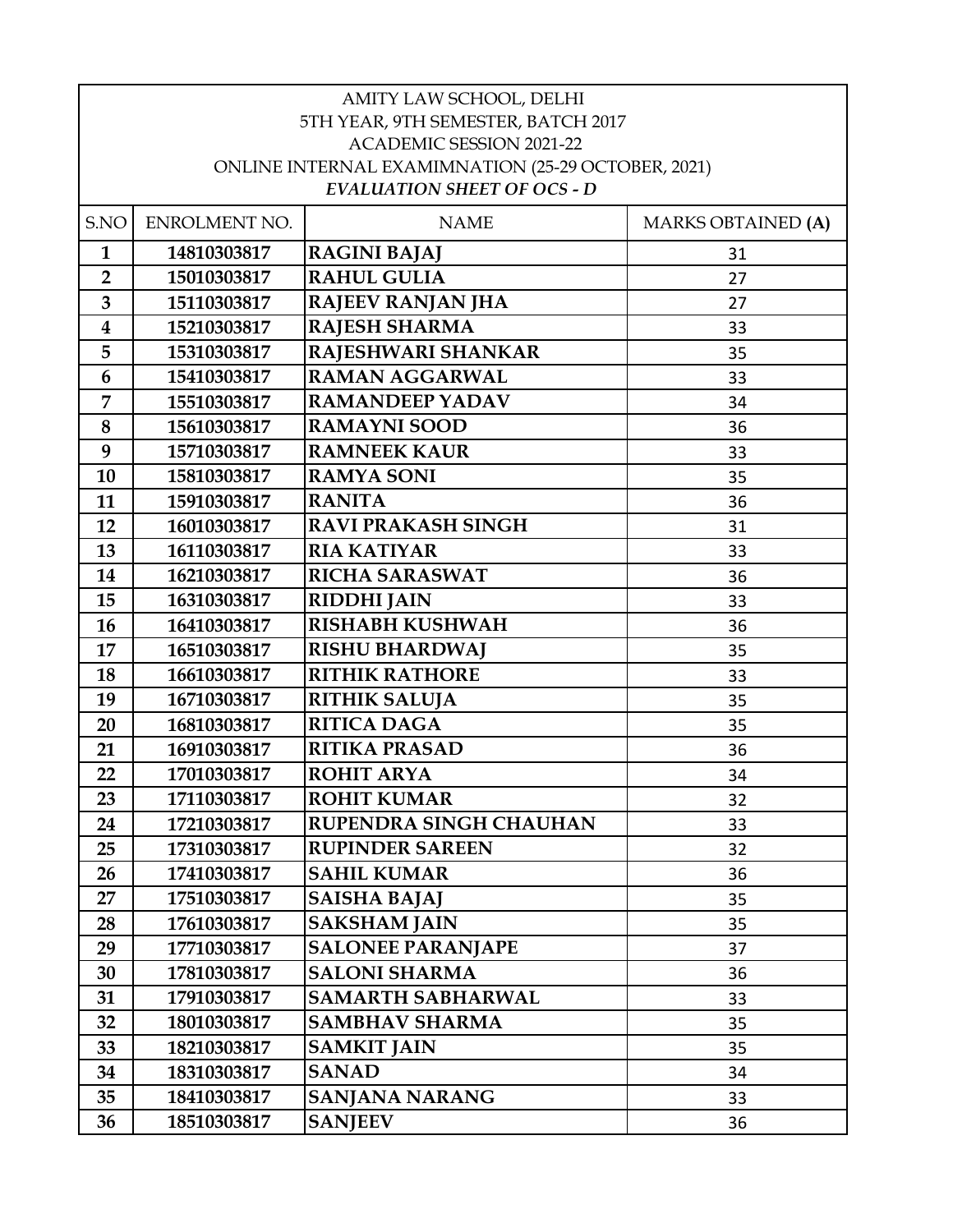| 37 | 18710303817 | <b>SANYA SHUKLA</b>      | 37 |
|----|-------------|--------------------------|----|
| 38 | 18810303817 | <b>SATVIK TRIPATHI</b>   | 32 |
| 39 | 18910303817 | <b>SATWIK SENGUPTA</b>   | 33 |
| 40 | 19010303817 | <b>SATYAM KUMAR</b>      | 37 |
| 41 | 19110303817 | <b>SHAAIVI SHUKLA</b>    | 35 |
| 42 | 19210303817 | <b>SHALEEN CHAUDHARY</b> | 31 |
| 43 | 19410303817 | <b>SHARONA MANN</b>      | 34 |
| 44 | 19610303817 | <b>SHIVAM GAUR</b>       | 36 |
| 45 | 19710303817 | <b>SHIVAM SHARMA</b>     | 36 |
| 46 | 19810303817 | <b>SHIVANGI MALHOTRA</b> | 38 |
| 47 | 36910303817 | <b>PULKIT GOYAL</b>      | 32 |
| 48 | 37110303817 | <b>RAGHAV LALL</b>       | 34 |
| 49 | 37210303817 | <b>SAMAYA KHANNA</b>     | 36 |
| 50 | 37310303817 | <b>SHAMBHAVI SINGH</b>   | 31 |
| 51 | 37410303817 | <b>SHIVANGI RAY</b>      | 35 |
| 52 | 41510303817 | <b>MAYANK GUPTA</b>      | 33 |
| 53 | 41610303817 | <b>MAYUR JAIN</b>        | 33 |
| 54 | 41710303817 | <b>PRASHANT</b>          | 33 |
| 55 | 50310303817 | <b>SAIRA TAGRA</b>       | 31 |
| 56 | 90110303818 | <b>MUSKAN NAGPAL</b>     | 31 |
| 57 | 90310303818 | <b>SHRISTI TYAGI</b>     | 33 |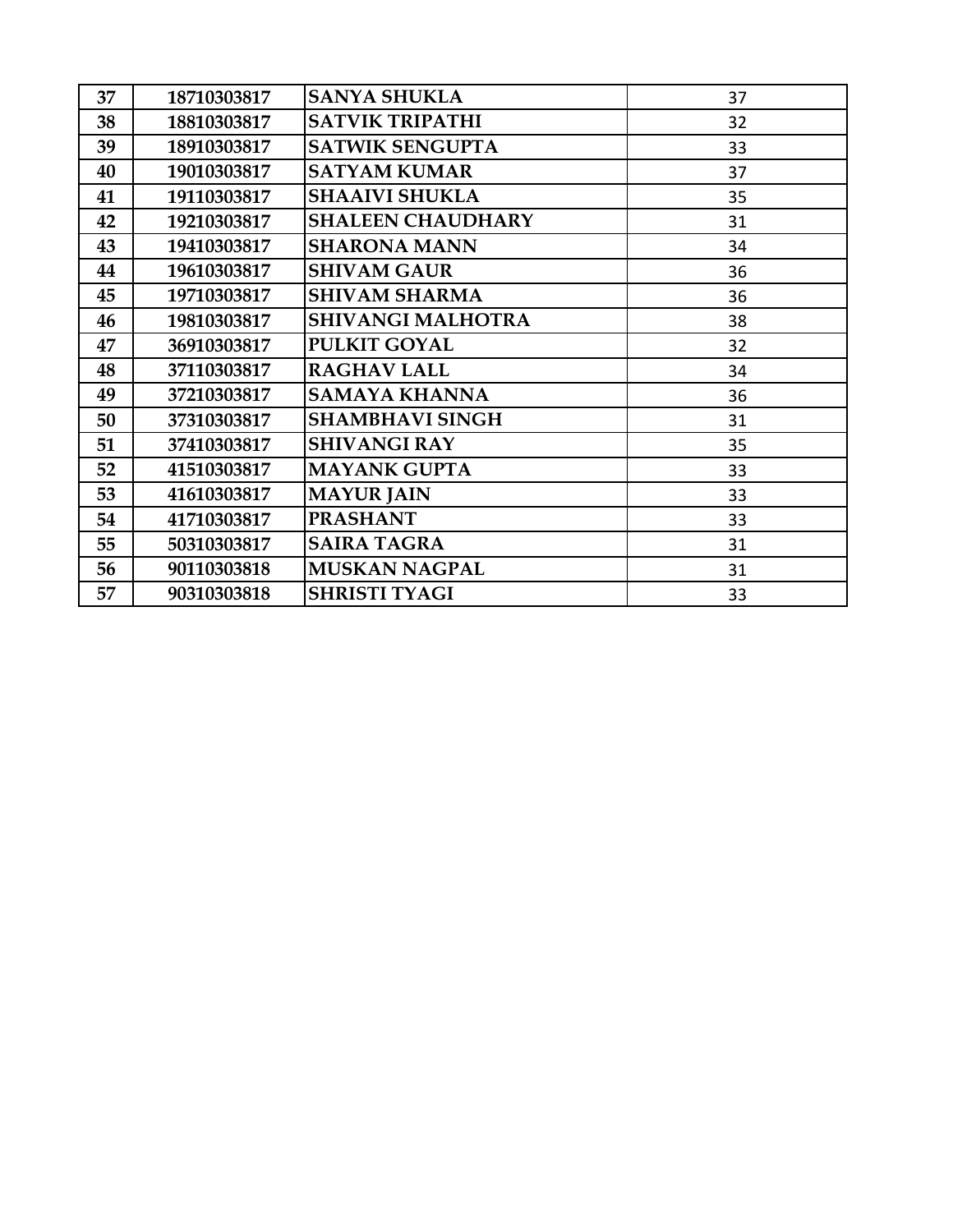| AMITY LAW SCHOOL, DELHI                            |               |                                    |                           |  |
|----------------------------------------------------|---------------|------------------------------------|---------------------------|--|
| 5TH YEAR, 9TH SEMESTER, BATCH 2017                 |               |                                    |                           |  |
| <b>ACADEMIC SESSION 2021-22</b>                    |               |                                    |                           |  |
| ONLINE INTERNAL EXAMIMNATION (25-29 OCTOBER, 2021) |               |                                    |                           |  |
|                                                    |               | <b>EVALUATION SHEET OF OCS - E</b> |                           |  |
| S.NO                                               | ENROLMENT NO. | <b>NAME</b>                        | <b>MARKS OBTAINED (A)</b> |  |
| $\mathbf{1}$                                       | 19910303817   | <b>SHIVANI KARMAKAR</b>            | 32                        |  |
| $\overline{2}$                                     | 20010303817   | <b>SHIVANI PANDA</b>               | 33                        |  |
| 3                                                  | 20110303817   | <b>SHIVEK CHAUDHARY</b>            | 33                        |  |
| $\overline{\mathbf{4}}$                            | 20310303817   | <b>SHREYA CHAUHAN</b>              | 35                        |  |
| 5                                                  | 20410303817   | <b>SHREYA GAUTAM</b>               | 34                        |  |
| 6                                                  | 20610303817   | <b>SHYNA NARULA</b>                | 32                        |  |
| 7                                                  | 20710303817   | <b>SIDDHARTH CHILLAR</b>           | 32                        |  |
| 8                                                  | 20810303817   | <b>SIDDHARTH SAPRA</b>             | 33                        |  |
| 9                                                  | 20910303817   | <b>SIDHARTHA SINGH</b>             | 34                        |  |
| 10                                                 | 21010303817   | <b>SIFAT KAUR KOCHAR</b>           | 34                        |  |
| 11                                                 | 21110303817   | <b>SIMRAN KAUR SOOD</b>            | 35                        |  |
| 12                                                 | 21210303817   | <b>SIMRAN KHURANA</b>              | 34                        |  |
| 13                                                 | 21310303817   | <b>SONALI BHARTI</b>               | 29                        |  |
| 14                                                 | 21410303817   | <b>SOUMYA SINGH</b>                | 34                        |  |
| 15                                                 | 21510303817   | <b>SRIJAN TIKIYA</b>               | 35                        |  |
| 16                                                 | 21610303817   | <b>STUTI AGGARWAL</b>              | 29                        |  |
| 17                                                 | 21710303817   | <b>SUBHA CHUGH</b>                 | 32                        |  |
| 18                                                 | 22110303817   | <b>SWAGAT KUMAR SHADANGI</b>       | 33                        |  |
| 19                                                 | 22210303817   | <b>SWATI CHAUDHARY</b>             | 34                        |  |
| 20                                                 | 22310303817   | <b>SWEETY SINGH</b>                | 28                        |  |
| 21                                                 | 22510303817   | <b>TANIYA SINGH</b>                | 35                        |  |
| 22                                                 | 22610303817   | <b>TANMAY ARORA</b>                | 35                        |  |
| 23                                                 | 22710303817   | <b>TANUJ DEWAN</b>                 | 35                        |  |
| 24                                                 | 22810303817   | <b>TANUJA</b>                      | 35                        |  |
| 25                                                 | 22910303817   | <b>TANYA AGARWAL</b>               | 34                        |  |
| 26                                                 | 23110303817   | <b>TANYA PATWAL</b>                | 33                        |  |
| 27                                                 | 23210303817   | <b>TANYA SINGH</b>                 | 33                        |  |
| 28                                                 | 23310303817   | <b>TINA SHARMA</b>                 | 31                        |  |
| 29                                                 | 23410303817   | <b>TUSHAR SETH</b>                 | 35                        |  |
| 30                                                 | 23510303817   | <b>UMANG KRISHNA MISRA</b>         | 30                        |  |
| 31                                                 | 23610303817   | <b>VASUNDHARA SAXENA</b>           | 33                        |  |
| 32                                                 | 23710303817   | <b>VEDDANT MAJUMDAR</b>            | 34                        |  |
| 33                                                 | 23810303817   | <b>VEDIKA JHALL</b>                | 37                        |  |
| 34                                                 | 23910303817   | <b>VIBHOR GOEL</b>                 | 34                        |  |
| 35                                                 | 24010303817   | <b>VIDHI UDAYSHANKAR</b>           | 34                        |  |
| 36                                                 | 24110303817   | <b>VIDIT PARMAR</b>                | 34                        |  |